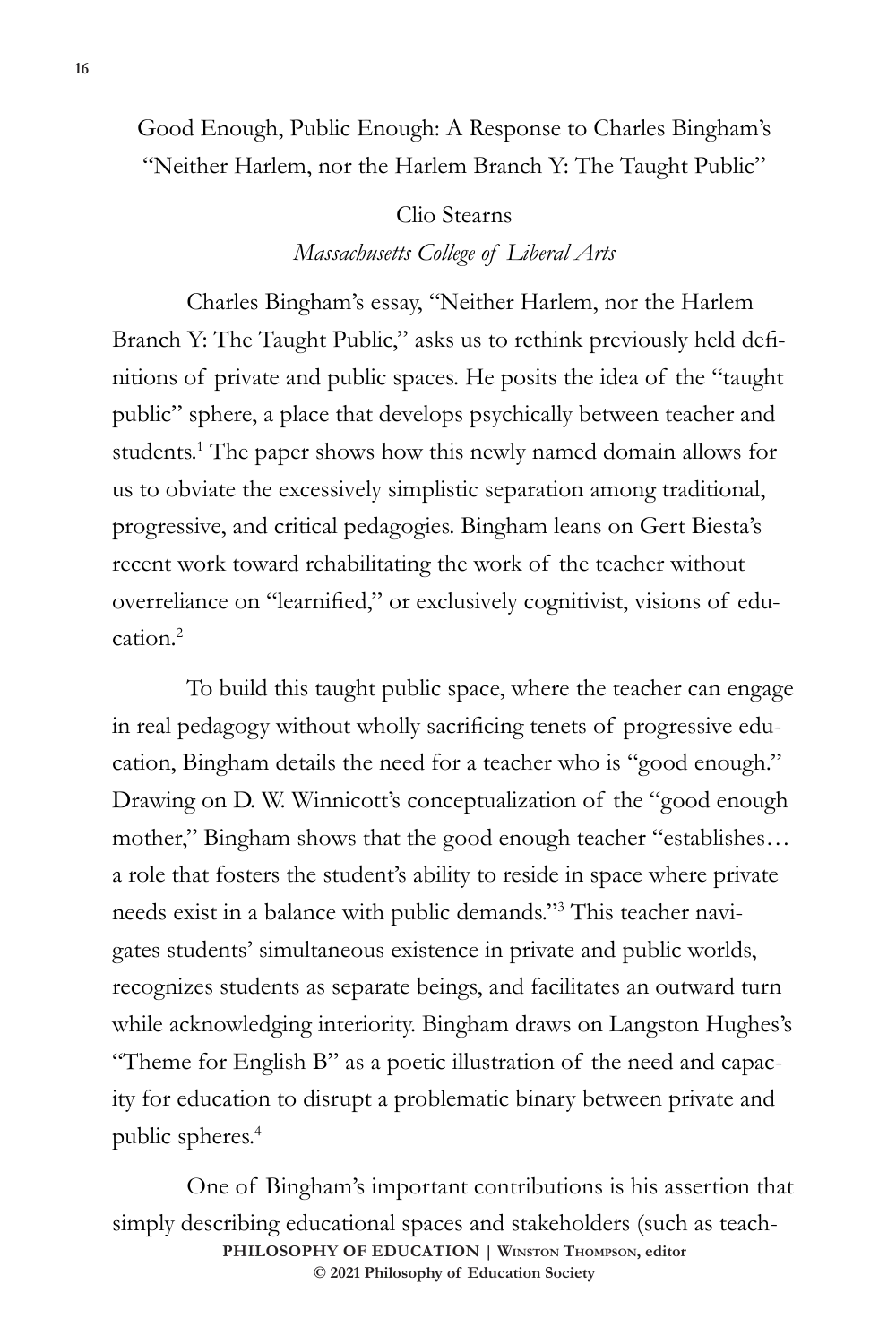ers, students, schools, conferences, and so on) as "public" or "private" is reductive and unhelpful. We cannot think of education as separate from the public sphere or as strictly preparatory. Nor can we, in line with progressive educational thought, position education as truly one and the same as public life. Bingham asks us to think about ways that teachers can actually facilitate the construction of different kinds of public domains—transitional domains where teaching occurs and where education continues. In asserting this kind of space, Bingham shows that we can establish the public facing role and ceaseless import of the teacher.

Part of what seems so important about this construction is the recognition of teaching and education as affective fields, not fields or spaces that are only physical or even cognitive. By acknowledging the affective dimensions of education, we reassert the centrality of the teacher per se, a figure whose emotional tenor contributes to the sometimes transitional function of this space Bingham calls "the taught public."

Like Biesta, Bingham maintains that "learnification" has problematically removed the teacher from teaching.<sup>5</sup> Bingham goes further, though, by showing how discussions of education as a public good can also be problematically diminishing of the teacher. What we need, he argues, is a "good enough teacher," whose presence and perhaps consistency permit the student's vacillation between public and private spheres. The role of the good enough teacher is not stagnant; the teacher facilitates the move of students from interiority and individual growth to participation in cultural and political life.

Others have described the good enough teacher as one who fosters students' capacities to take care of themselves and their communities in a politically and emotionally difficult world and one with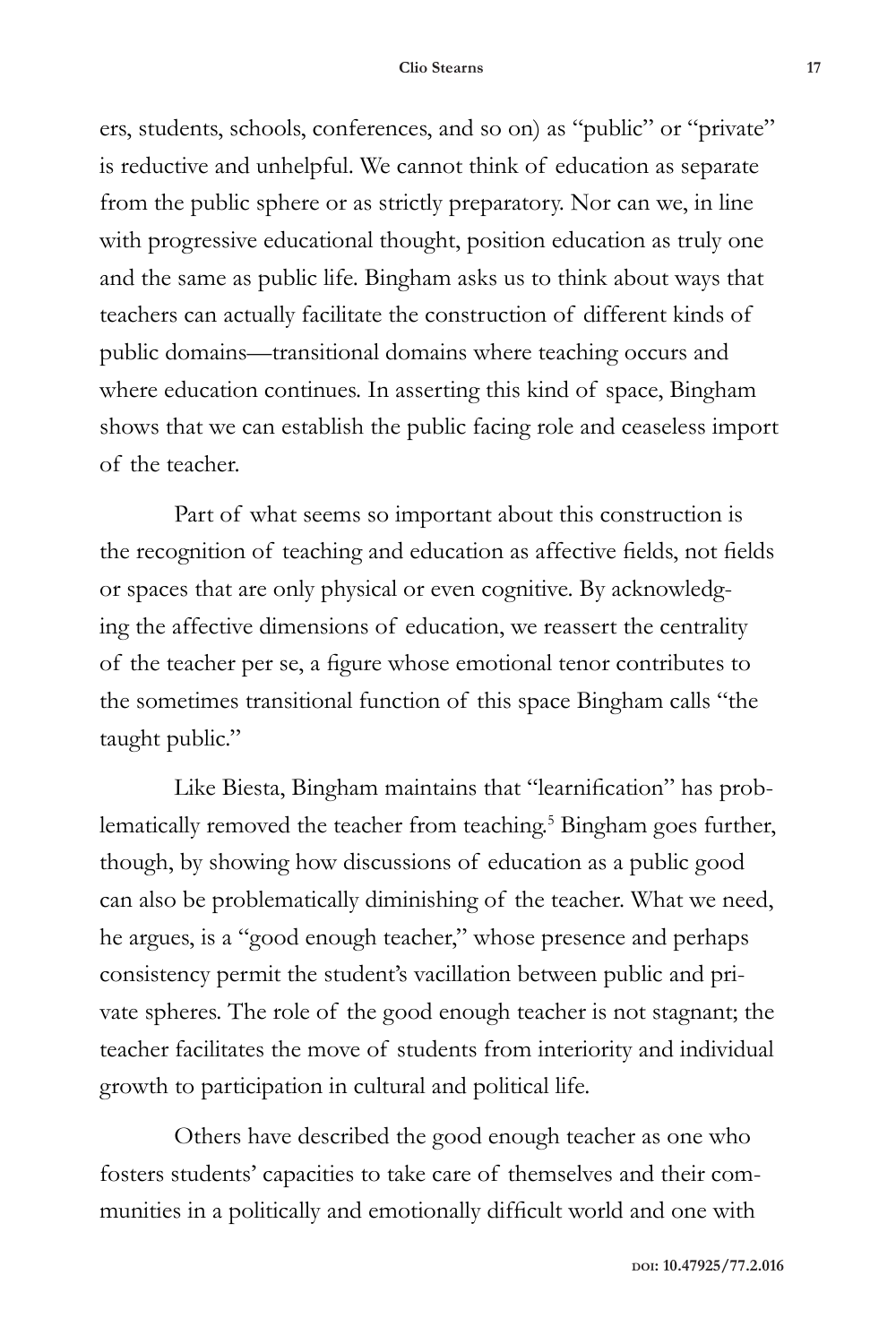the capacity to tolerate disillusionment and to cope with the affective disappointments inevitable in teaching.<sup>6</sup> These iterations of Winnicott's applicability to pedagogy are important not because they contradict Bingham's project but because they underline the generative potential of the "good enough" framework to imagine education as public/not public.

In Winnicott's "good enough mother," we find a character who attunes her responsiveness to the needs of the infant and child over time. As such, the good enough mother is also a bad enough mother. This matters because it is precisely this figure's inevitable failures that allow for separation and a turn toward play, toward the other, and toward culture—what Bingham might call the public. Bingham stops short of what Winnicott explicitly names as the hate that a good enough mother, or analyst, feels toward the child or patient, and it might be worth extending the analogy because this extremity of affect has a place in educational life.<sup>7</sup>

One thing that allows educational work to flourish in a good enough analysis is hate—the sense that the child/patient/student will not accept the good that has been offered, the anxiety about rejection, or the fury engendered by misbehavior and even cognitive irreverence. In fact, whereas Bingham understands the teacher in Hughes's poem as perhaps not quite good enough, it might be that exactly these failures are what allow the poet to go home and create. This might be evidence of, rather than a counternarrative to, the taught public.

Yet it asks a lot of a person to be a good enough teacher.<sup>8</sup> It is exhausting to position oneself as a transitional figure, a facilitating figure, in this way. Perhaps it is partly the deleterious emotional impact of this work without social recognition that leads so many teachers to support professionalization narratives that contribute readily to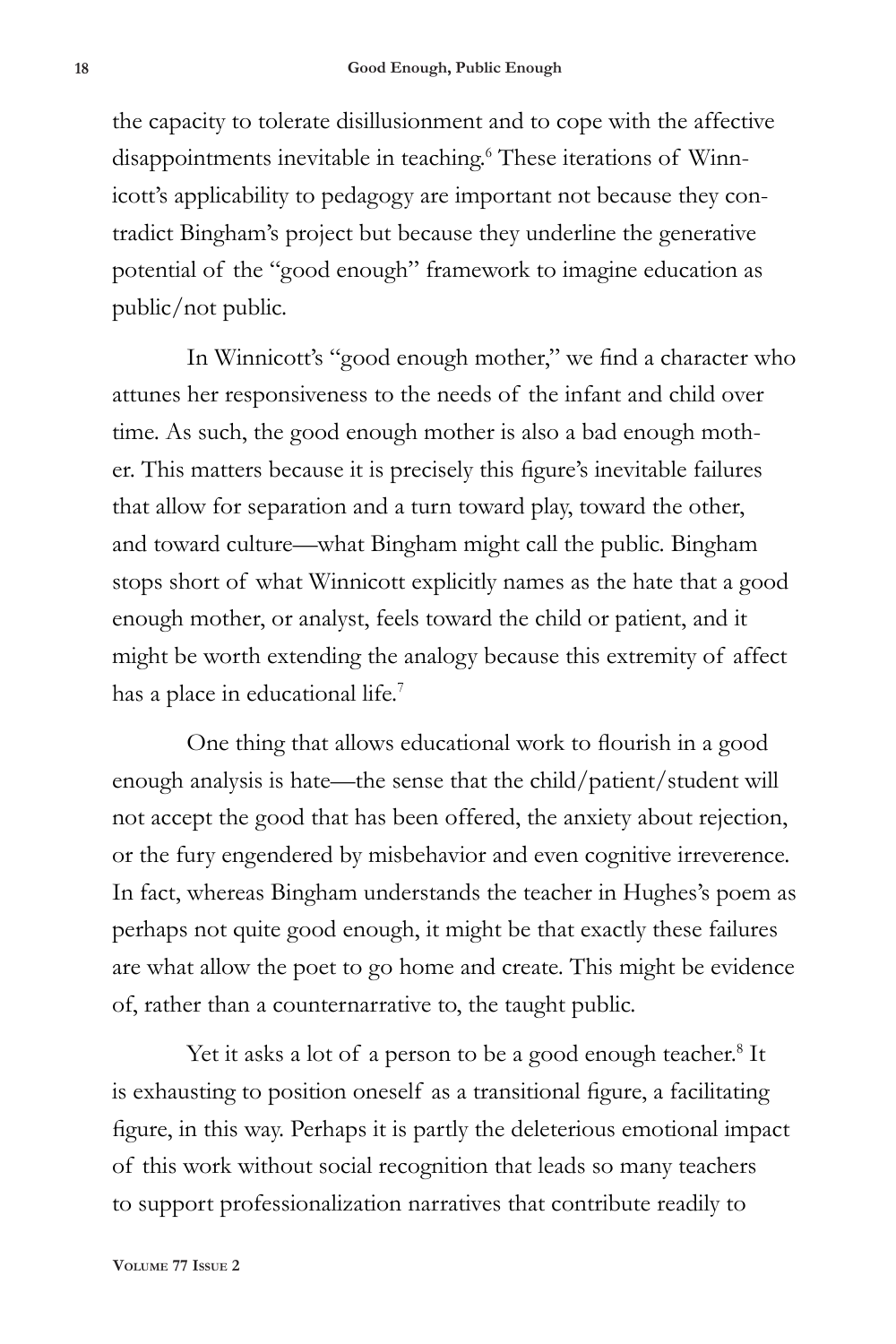## **Clio Stearns 19**

the learnification of education; the envisioning of teaching as cognitive, measurable work; and the reification of a traditional, preparatory model. In Winnicott's heteronormative, ultimately sexist formulation, the good enough mother has a father supporting her, and she exists in a holding environment entirely oriented toward facilitating the good enough mother-infant relationship.9 She herself comes from a good enough childhood or, if not, then from a good enough analysis, and she lives in a good enough society (as defined, of course, by Winnicott's sometimes retrogressive norms).

The heteronormative and gendered nature of the language and metaphor here is important. Most of Winnicott's contemporary followers are explicit that the mother figure he references need not actually be a mother. At the same time, how can we overlook the gendered nature of maternal labor, and of teaching labor by extension? What does it mean to ask this good enoughness, this willingness to function as a facilitating figure, of women specifically? What does the feminized nature of the teaching profession do to the vision of taught public space?

Bingham's work toward rehabilitating the teacher must, then, come into conversation with the need to rehabilitate the circumstances surrounding this teacher figure. To function as good enough, one requires containment and holding. The good enough figure also exists publicly, in community, and cannot bear the hate and rejection she must endure without, for instance, a sense that she is returning to an available public. It matters *exactly* what is happening in the public domain. Winnicott famously disrupted the intellectual work of the British Psychoanalytical Society in 1941 by standing up to announce to his colleagues, "I should like to point out that there is an air-raid going on outside!"10 This is the transition point, the moment where education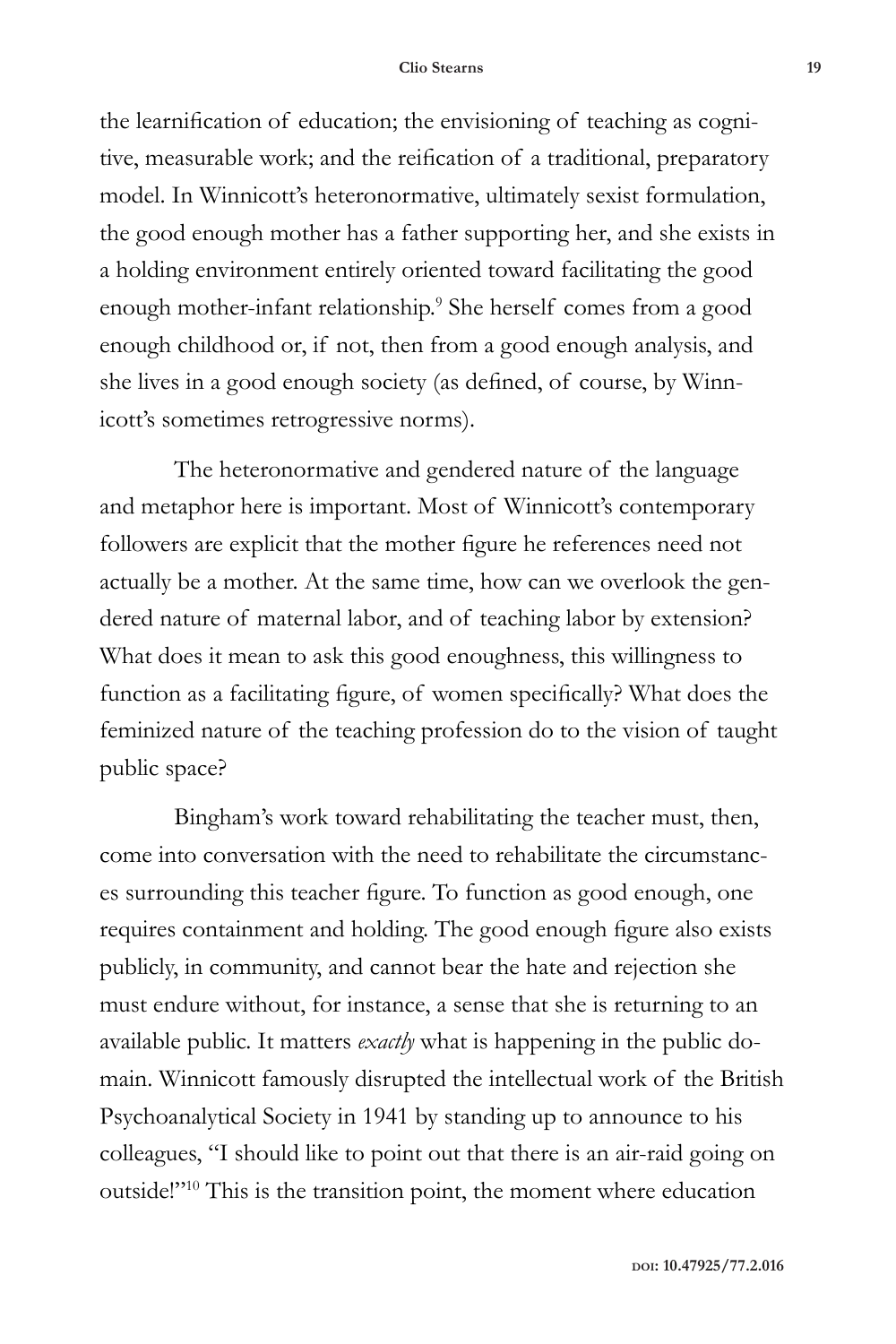is neither public nor private, neither preparatory nor cognitive, neither entirely of the world nor, in fact, entirely in it.

Bingham also describes the move of the student into the public space so beautifully. Specifically, he shows that the student in taught public space is freed from answering the question of whether education is life or the preparation for life; perhaps it is one, both, or neither, but what is more important here is simply the problematization of the question in the first place. It is freeing to imagine an education that does not need to answer this question, and it is perhaps the release from that constraint that Bingham considers facilitative of more fluidity between a strange and ultimately false private/public bifurcation.

One complexity worth attending to is what it means to use white psychoanalytic and educational theorists like Biesta and Winnicott, who rarely address race explicitly in their work, to theorize Hughes, a poet who writes so powerfully and with such intention about his experience specifically as an African American man. Part of what Bingham is discussing is the theoretical flaw embedded in either too-private or too-public versions of education. Ignoring the complexity of the racial dynamics at play when we rely on Biesta to admire Hughes or Winnicott to make sense of him risks belittling Hughes and rendering his offerings too private. On the other hand, leaning away from this potentially fruitful theoretical partnership because of those dynamics and the history they contain is probably too public. In Bingham's taught public space, maybe we can wonder at the role of race in this conversation openly and with productive, steadfast, but fluid defenses. We can ask questions and problematize the questions too.

Bingham makes a strong contribution when he reminds us that there is in fact no honest decision to be made with regard to whether education is private or public space. In doing so, he facilitates the re